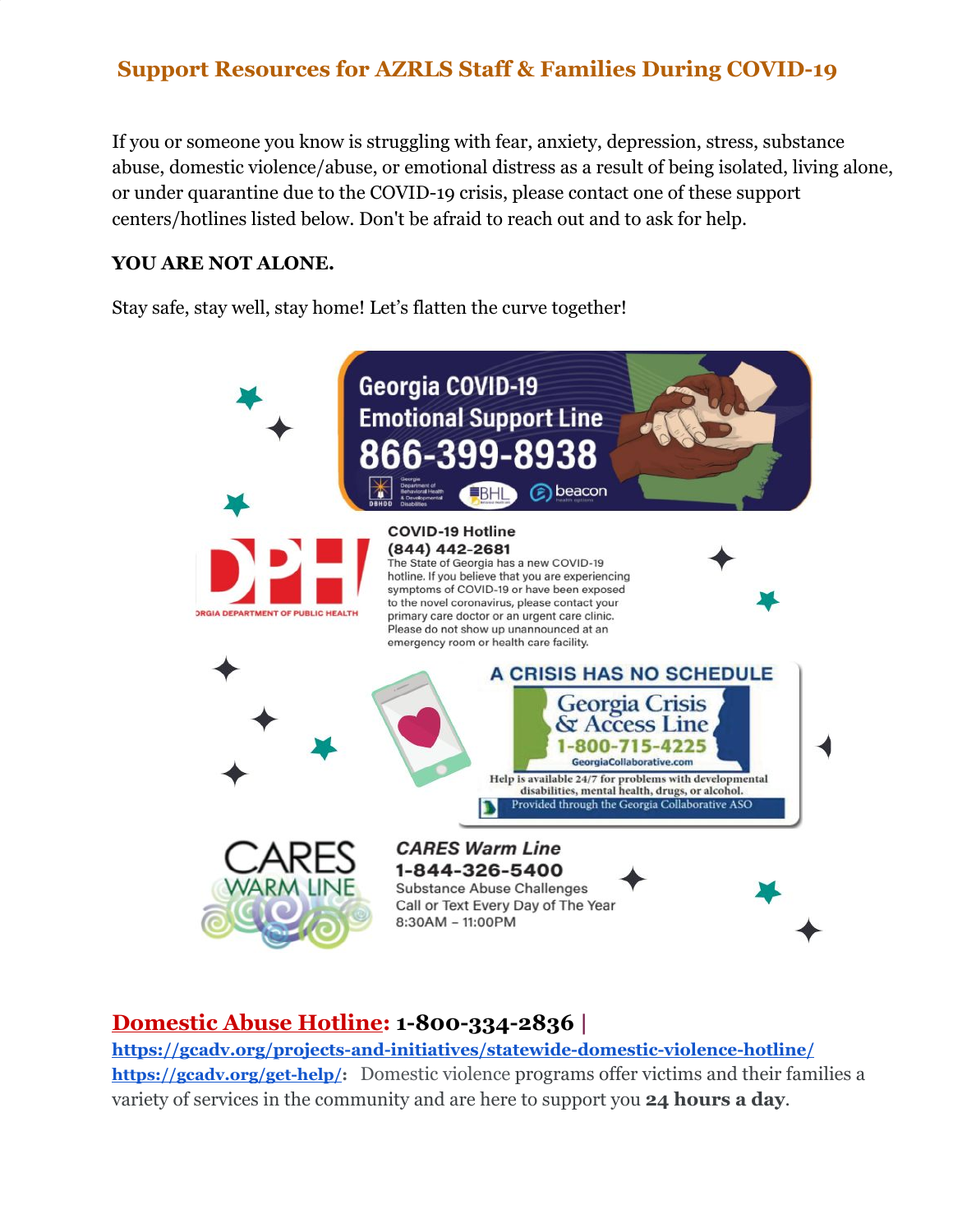# **Anxiety & Stress Relief**

Bird Library livestream - watch birds come to the library & enjoy nature: also on YouTube <https://www.birdlibrary.org/>

The Cornell Lab: All About Birds (live cam feature) - <https://www.allaboutbirds.org/news/> <https://www.allaboutbirds.org/cams/>

Nature / How nature makes you kinder, happier, and more creative [https://greatergood.berkeley.edu/article/item/how\\_nature\\_makes\\_you\\_kinder\\_happier\\_mo](https://greatergood.berkeley.edu/article/item/how_nature_makes_you_kinder_happier_more_creative?utm_source=Jo+Hackl-+Author&utm_campaign=92f64a0fb6-EMAIL_CAMPAIGN_2019_11_06_08_47_COPY_01&utm_medium=email&utm_term=0_9da9d1aef0-92f64a0fb6-192774273) [re\\_creative?utm\\_source=Jo+Hackl-+Author&utm\\_campaign=92f64a0fb6-EMAIL\\_CAMPAI](https://greatergood.berkeley.edu/article/item/how_nature_makes_you_kinder_happier_more_creative?utm_source=Jo+Hackl-+Author&utm_campaign=92f64a0fb6-EMAIL_CAMPAIGN_2019_11_06_08_47_COPY_01&utm_medium=email&utm_term=0_9da9d1aef0-92f64a0fb6-192774273) GN 2019 11\_06\_08\_47\_COPY\_01&utm\_medium=email&utm\_term=0\_9da9d1aef0-92f64a [0fb6-192774273](https://greatergood.berkeley.edu/article/item/how_nature_makes_you_kinder_happier_more_creative?utm_source=Jo+Hackl-+Author&utm_campaign=92f64a0fb6-EMAIL_CAMPAIGN_2019_11_06_08_47_COPY_01&utm_medium=email&utm_term=0_9da9d1aef0-92f64a0fb6-192774273)

Field Trip Fridays | Museum At Home - Participating Agencies:(Click on link for URL) [Atlanta Botanical Garden](https://t.e2ma.net/click/m6ilof/esmo3y/26lshab) [Atlanta History Center](https://t.e2ma.net/click/m6ilof/esmo3y/izmshab) [Breman Museum](https://t.e2ma.net/click/m6ilof/esmo3y/yrnshab) [Children's Museum of Atlanta](https://t.e2ma.net/click/m6ilof/esmo3y/ekoshab) [College Football Hall of Fame](https://t.e2ma.net/click/m6ilof/esmo3y/ucpshab) [Fernbank Museum, 3D Theater and Forest](https://t.e2ma.net/click/m6ilof/esmo3y/a5pshab) [Georgia Aquarium](https://t.e2ma.net/click/m6ilof/esmo3y/qxqshab) [High Museum of Art](https://t.e2ma.net/click/m6ilof/esmo3y/6prshab) [Michael C. Carlos Museum of Emory University](https://t.e2ma.net/click/m6ilof/esmo3y/misshab) [National Center for Civil and Human Rights](https://t.e2ma.net/click/m6ilof/esmo3y/2atshab) [Zoo Atlanta](https://t.e2ma.net/click/m6ilof/esmo3y/i3tshab)

Crafts - Feather bookmark pattern and tutorial <https://www.goodshomedesign.com/pretty-feather-free-crochet-patterns/>

Kennesaw State University Virtual Book Club -

[https://historymuseum.kennesaw.edu/education/digital-education/Virtual%20Book%20Club](https://historymuseum.kennesaw.edu/education/digital-education/Virtual%20Book%20Clubs.php) [s.php](https://historymuseum.kennesaw.edu/education/digital-education/Virtual%20Book%20Clubs.php)

Pinterest - suggested search terms: managing anxiety, calm, mindfulness, mediation, grounding techniques. Sign-up for an account to access the site: <https://www.pinterest.com/>

TedTalks - suggested search terms: mediation, mindfulness, controlling anxiety, managing stress:<https://www.ted.com/talks>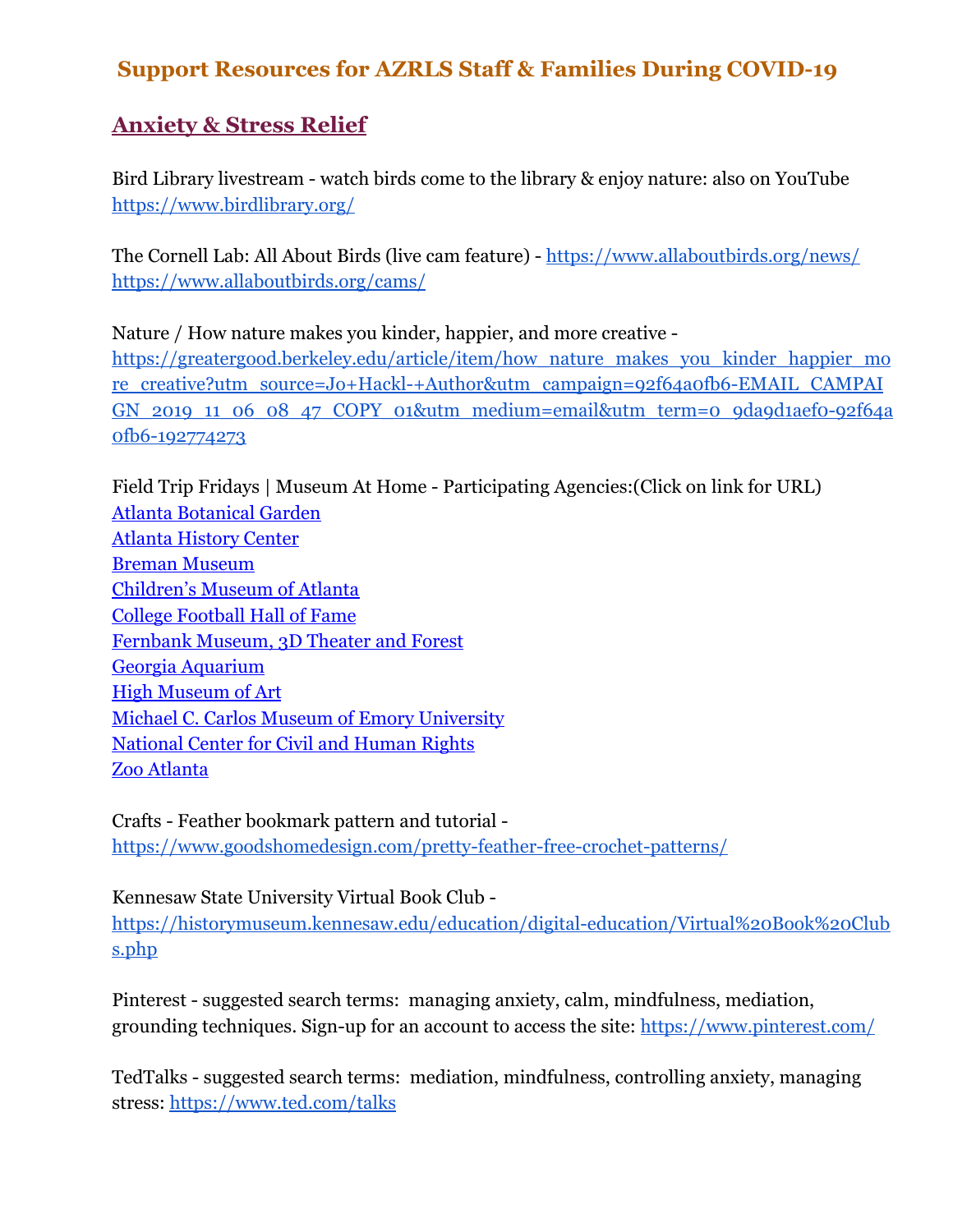Center for Puppetry Arts - Live Streamed puppet shows and entertainment for the entire family: <https://puppet.org/center-for-puppetry-arts-home/>

Atlanta Zoo - Live streaming: <https://zooatlanta.org/panda-cam/> | Facebook: [https://www.facebook.com/ZooATL/?eid=ARDhdNMqix3WVyNNR3BXMv9V-Y17S3wXaCafh](https://www.facebook.com/ZooATL/?eid=ARDhdNMqix3WVyNNR3BXMv9V-Y17S3wXaCafhcalEDtLxndeB5Y4eOuMEPOSzZApuxBbkd9t_YzOv0Uq) [calEDtLxndeB5Y4eOuMEPOSzZApuxBbkd9t\\_YzOv0Uq](https://www.facebook.com/ZooATL/?eid=ARDhdNMqix3WVyNNR3BXMv9V-Y17S3wXaCafhcalEDtLxndeB5Y4eOuMEPOSzZApuxBbkd9t_YzOv0Uq)

Georgia Aquarium - Live streaming form the Ga Aquarium's Ocean Voyager Webcam: <https://www.georgiaaquarium.org/webcam/ocean-voyager/> Kittens @ the Aquarium: https://youtu.be/hWsk\_58ymdo

From Book Riot, April 3, 2020, newsletter:

- [10 bookish podcasts](https://link.bookriot.com/click/19914115.2489/aHR0cHM6Ly9ib29rcmlvdC5jb20vMjAyMC8wMy8zMC9saXRlcmFyeS1wb2RjYXN0cy1mb3Itc3RyZXNzLXJlbGllZi8/56c263d1487ccdf04e8b5f8cB91c8471d) to distance yourself from the news.
- [5 bookish ways to stay connected](https://link.bookriot.com/click/19914115.2489/aHR0cHM6Ly9ib29rcmlvdC5jb20vMjAyMC8wMy8yNy9zdGF5LWNvbm5lY3RlZC1hbWlkc3QtcXVhcmFudGluZS8/56c263d1487ccdf04e8b5f8cB682979b4) amidst the quarantine.
- [Download free coloring pages](https://link.bookriot.com/click/19914115.2489/aHR0cHM6Ly9ib29rcmlvdC5jb20vMjAyMC8wMy8yNy9mcmVlLWNvbG9yaW5nLXBhZ2VzLw/56c263d1487ccdf04e8b5f8cBf59d1028) from over 100 museums and libraries around the world.

7 short poems to recite while washing hands:

<https://bookriot.com/2020/03/16/short-poems-to-recite-while-you-wash-your-hands/>

Advice on coping with social isolation from *Where the Crawdad Sings* [https://bookriot.com/2020/03/25/advice-from-where-the-crawdads-sing-on-coping-with-soc](https://bookriot.com/2020/03/25/advice-from-where-the-crawdads-sing-on-coping-with-social-isolation/) [ial-isolation/](https://bookriot.com/2020/03/25/advice-from-where-the-crawdads-sing-on-coping-with-social-isolation/)

#### Penguin Random House books on well-being -

[https://www.penguinrandomhouse.com/cc/wellness?ref=PRHAF7743445C02&linkid=PRHA](https://www.penguinrandomhouse.com/cc/wellness?ref=PRHAF7743445C02&linkid=PRHAF7743445C02&cdi=1A8461D2AD5C09B6E0534FD66B0A25DF&template_id=16186&aid=randohouseinc4023-20) [F7743445C02&cdi=1A8461D2AD5C09B6E0534FD66B0A25DF&template\\_id=16186&aid=ran](https://www.penguinrandomhouse.com/cc/wellness?ref=PRHAF7743445C02&linkid=PRHAF7743445C02&cdi=1A8461D2AD5C09B6E0534FD66B0A25DF&template_id=16186&aid=randohouseinc4023-20) [dohouseinc4023-20](https://www.penguinrandomhouse.com/cc/wellness?ref=PRHAF7743445C02&linkid=PRHAF7743445C02&cdi=1A8461D2AD5C09B6E0534FD66B0A25DF&template_id=16186&aid=randohouseinc4023-20)

Ways to take care of yourself in the "new normal" <https://knowledgequest.aasl.org/taking-care-of-ourselves-in-the-new-normal/>

[LittlePuddins Blog](https://littlepuddins.ie/?fbclid=IwAR1-RoPqo4zQ92YAFvjVmxIEqg3EAnoVzu98b4IsMtdcndPvUUfDwxTAl1Y) - Little Puddins Blog has a nice, English language "Coronavirus Social Story."

[BrainPOP](https://www.brainpop.com/health/diseasesinjuriesandconditions/coronavirus/?fbclid=IwAR3_RRmSVOuISg1GXem7ks-KaFtaSJY3jdrHCDB5iOWCKAmGdF_O6PhjTdY) - Coronavirus – BrainPOP is a surprisingly entertaining, at time humorous, basic explanation of COVID-19 and needed precautions for elementary age children and young teens.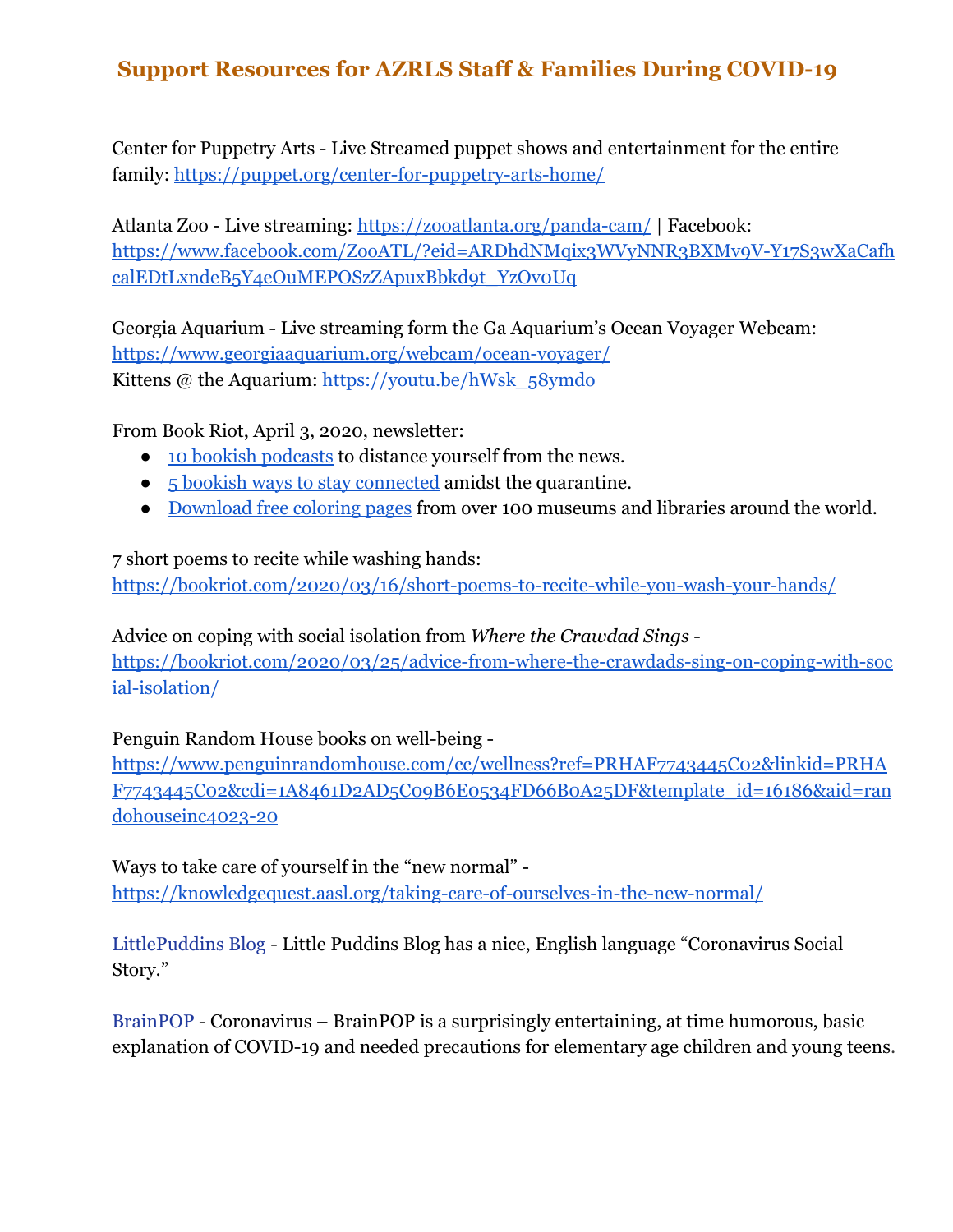[NPR's Goats and Soda](https://www.npr.org/sections/goatsandsoda/2020/02/28/809580453/just-for-kids-a-comic-exploring-the-new-coronavirus) - Basic information for youth in a graphic format that can be read in the Blog or downloaded and folded into a zine.

[Taking Care of Your Behavioral Health](https://www.samhsa.gov/sites/default/files/tips-social-distancing-quarantine-isolation-031620.pdf) - Information from the Substance Abuse and Mental Health Services Administration: This tip sheet describes feelings and thoughts you may have during and after social distancing, quarantine, and isolation. It also suggests ways to care for your behavioral health during these experiences and provides resources for more help.

[Care for Your Coronavirus Anxiety:](https://www.virusanxiety.com/) An interactive and up-to-date resource from [Mental Health](https://www.mhanational.org/) [America](https://www.mhanational.org/) and [Shine](https://join.shinetext.com/), with free meditations, information on isolation, and how to structure your day. It also has tips on how to talk to children about the virus.

[The Science of Well-Being](http://www.coursera.org/learn/the-science-of-well-being): A free, structured online learning course with videos and readings, where you will engage in a series of challenges designed to increase your own happiness and build more productive habits. Offered by Yale University.

[The Happiness Lab](https://www.happinesslab.fm/): A podcast by Yale professor Dr Laurie Santos (of The Science of Well-Being course) that will take you through the latest scientific research and share some surprising and inspiring stories that will forever alter the way you think about happiness.

#### **\$\$ Finances \$\$**

Department of Human Services - Temporary Assistance for Needy Families (TANF) is the monthly cash assistance program, with an employment services component, for low-income families with children under age 18, and children age 18 and attending school full-time. <https://dfcs.georgia.gov/services/temporary-assistance-needy-families>

SNAP Program - The Georgia Food Stamp Program (Supplemental Nutrition Assistance Program ([SNAP](https://www.fns.usda.gov/snap/supplemental-nutrition-assistance-program-snap)), is a federally-funded program that provides monthly benefits to low-income households to help pay for the cost of food. A household may be one (1) person living alone, a family, or several unrelated individuals cohabitating who routinely purchase and prepare meals together. <https://dfcs.georgia.gov/food-stamps>

From Consumer Financial Protection Bureau - COVID-19 resource page: <https://www.consumerfinance.gov/coronavirus/>

Tips for staying on top of finances -

[https://www.consumerfinance.gov/about-us/blog/stay-on-top-of-finances-during-coronavirus](https://www.consumerfinance.gov/about-us/blog/stay-on-top-of-finances-during-coronavirus-pandemic/?utm_source=newsletter&utm_medium=email&utm_campaign=wc&utm_term=April820) [-pandemic/?utm\\_source=newsletter&utm\\_medium=email&utm\\_campaign=wc&utm\\_term=](https://www.consumerfinance.gov/about-us/blog/stay-on-top-of-finances-during-coronavirus-pandemic/?utm_source=newsletter&utm_medium=email&utm_campaign=wc&utm_term=April820) [April820](https://www.consumerfinance.gov/about-us/blog/stay-on-top-of-finances-during-coronavirus-pandemic/?utm_source=newsletter&utm_medium=email&utm_campaign=wc&utm_term=April820)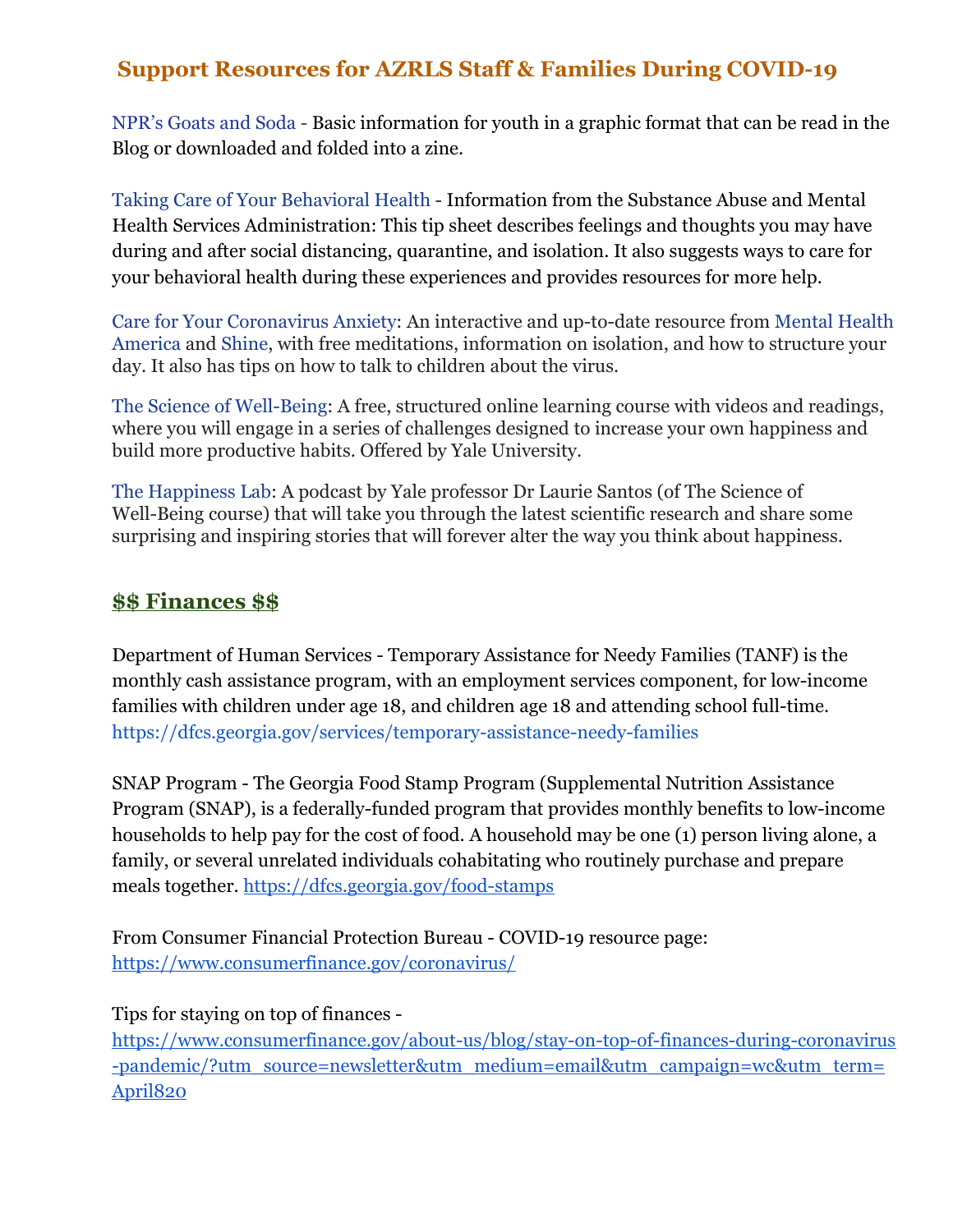Protect yourself financially from impact of Coronavirus(COVID-19) -

[https://www.consumerfinance.gov/about-us/blog/protect-yourself-financially-from-impact-of](https://www.consumerfinance.gov/about-us/blog/protect-yourself-financially-from-impact-of-coronavirus/?utm_source=newsletter&utm_medium=email&utm_campaign=OFE_libraries) [-coronavirus/?utm\\_source=newsletter&utm\\_medium=email&utm\\_campaign=OFE\\_libraries](https://www.consumerfinance.gov/about-us/blog/protect-yourself-financially-from-impact-of-coronavirus/?utm_source=newsletter&utm_medium=email&utm_campaign=OFE_libraries)

Prioritizing bills worksheet [https://files.consumerfinance.gov/f/documents/cfpb\\_your-money-your-goals\\_prioritizing\\_bi](https://files.consumerfinance.gov/f/documents/cfpb_your-money-your-goals_prioritizing_bills_tool_2018-11_ADA.pdf) [lls\\_tool\\_2018-11\\_ADA.pdf](https://files.consumerfinance.gov/f/documents/cfpb_your-money-your-goals_prioritizing_bills_tool_2018-11_ADA.pdf)

Avoid scams and fraud while finding help during quarantine [https://www.consumerfinance.gov/about-us/blog/avoid-scams-find-help-during-quarantine/](https://www.consumerfinance.gov/about-us/blog/avoid-scams-find-help-during-quarantine/?utm_source=newsletter&utm_medium=email&utm_campaign=wc&utm_term=April820) [?utm\\_source=newsletter&utm\\_medium=email&utm\\_campaign=wc&utm\\_term=April820](https://www.consumerfinance.gov/about-us/blog/avoid-scams-find-help-during-quarantine/?utm_source=newsletter&utm_medium=email&utm_campaign=wc&utm_term=April820)

# **Coronavirus (COVID-19) Info & Rumor Control**

#### **Georgia Health Departments for our Region -**

Greene, Morgan, Walton: <http://publichealthathens.com/wp/> Hancock: Hancock County Health Department, PO BOX 398, Sparta, GA 31087-0398 | Phone: **(706) 444-6616** | Email Department: [david.harvey@dph.ga.gov](mailto:david.harvey@dph.ga.gov) Jasper: Jasper County Health Department, 366 E Greene St., Monticello, GA 31064 | Phone: **(706) 468-6850** | Email Department: [david.harvey@dph.ga.gov](mailto:david.harvey@dph.ga.gov) Putnam: Putnam County Health Department, 103 N Washington Ave., Eatonton, GA 31024-1142 | Phone: **(706) 485-8591** | Email Department: [david.harvey@dph.ga.gov](mailto:david.harvey@dph.ga.gov)

GA Dept. of Behavioral Health coronavirus information & resources <https://dbhdd.georgia.gov/covid-19>

GA Dept. of Public Health coronavirus updates and guidance for individuals <https://dph.georgia.gov/novelcoronavirus>

Johns Hopkins - Track how the novel coronavirus is spreading around the globe with up-to-date visuals that give context to the data collected on Johns Hopkins University's COVID-19 map: <https://coronavirus.jhu.edu/data>|<https://coronavirus.jhu.edu/map.html>

Johns Hopkins - Experts from the Johns Hopkins BSPH offer science and evidence-based insights on the public health news of the day. The current focus is the novel coronavirus spreading around the world: <https://www.jhsph.edu/podcasts/public-health-on-call/>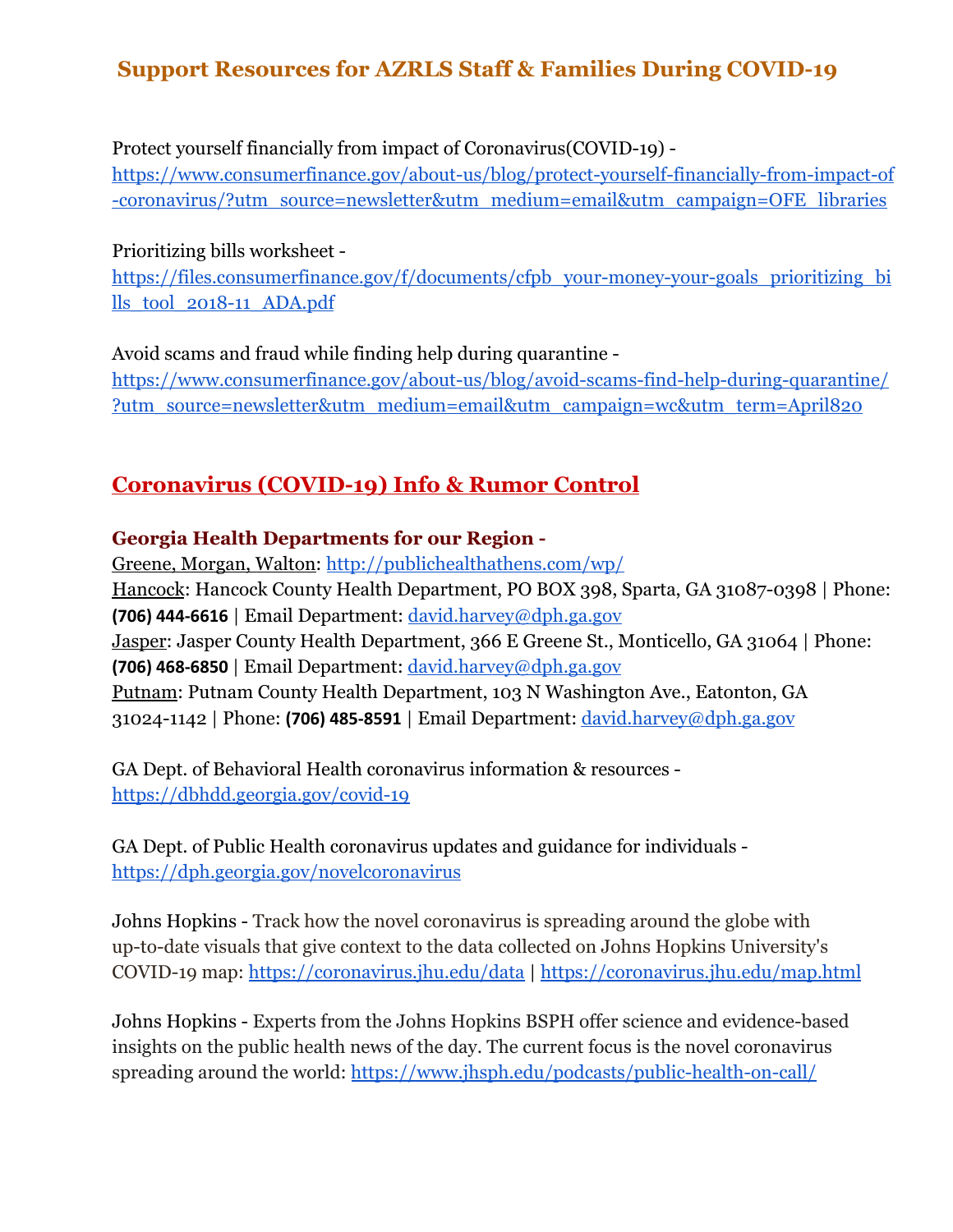[WHO \(World Health Organization\)](https://www.who.int/emergencies/diseases/novel-coronavirus-2019) - WHO, another transnational resource, has information and updates on the spread of COVID-19 in multiple languages.

[The National Library of Medicine's MEDLINEPLUS](https://medlineplus.gov/spanish/ency/article/007768.htm) - In general MEDLINEPLUS is a first-line resource for medical information, and includes information in Spanish and other languages.

[ALA's Pandemic Preparedness Resources for Libraries](http://www.ala.org/tools/atoz/pandemic-preparedness) - Provides information about preparing for a pandemic, including library-specific policy suggestions and more universal resources on pandemic education, prevention and preparation.

[Center for Disease Control \(CDC\)](https://www.cdc.gov/coronavirus/2019-ncov/index.html) **-** The CDC is usually a reliable source of information.

# **Procedures for Self-Quarantine** under Covid-19

Self-quarantine is recommended for individuals who have been directly exposed to the new Coronavirus or have history of travel in infected or heavily populated areas.



Source • Centers for Disease Control and Prevention (cdc.gov)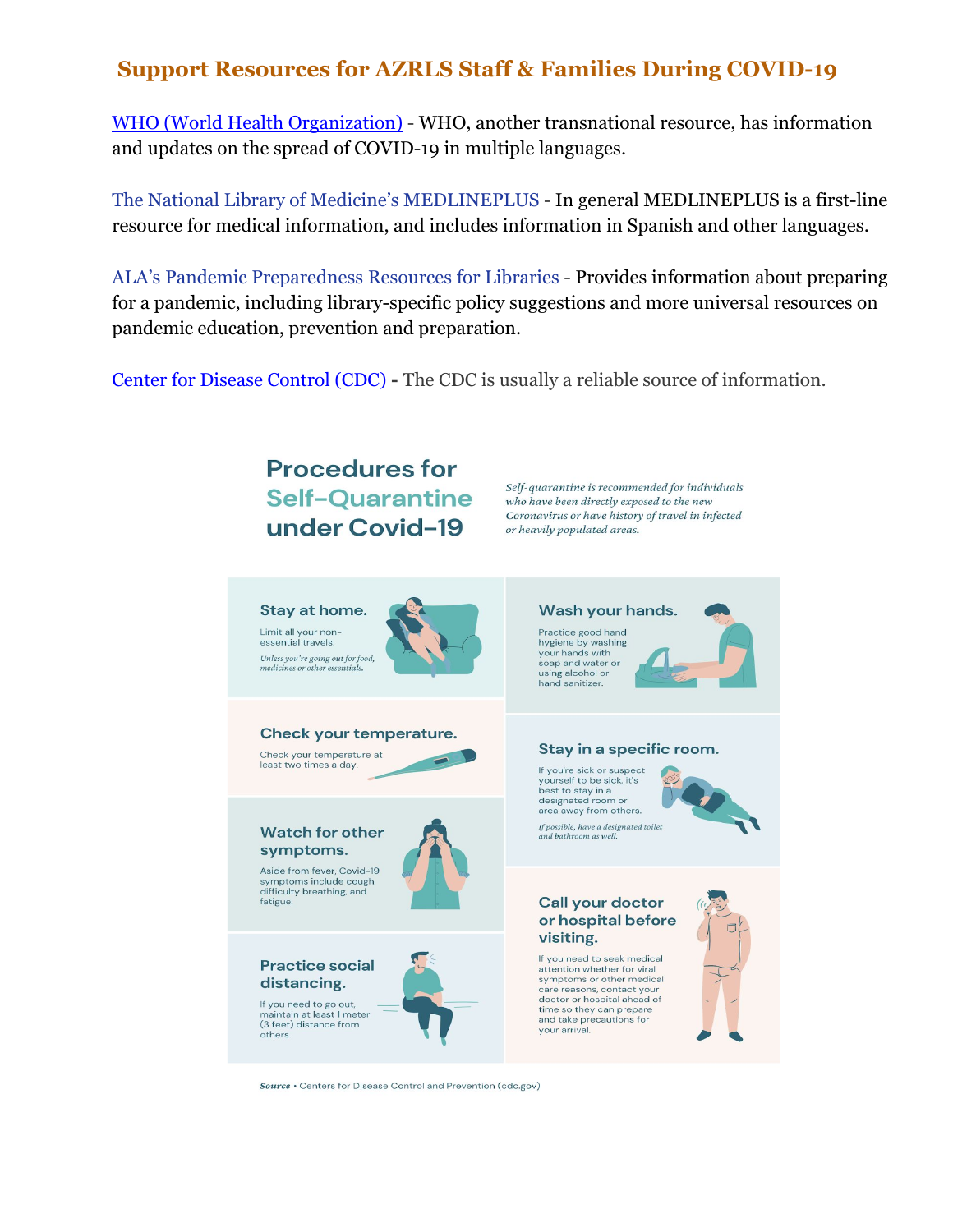CFPB Avoiding scams while finding help during quarantine -

[https://www.consumerfinance.gov/about-us/blog/avoid-scams-find-help-during-quarantine/](https://www.consumerfinance.gov/about-us/blog/avoid-scams-find-help-during-quarantine/?utm_source=newsletter&utm_medium=email&utm_campaign=wc&utm_term=April820) [?utm\\_source=newsletter&utm\\_medium=email&utm\\_campaign=wc&utm\\_term=April820](https://www.consumerfinance.gov/about-us/blog/avoid-scams-find-help-during-quarantine/?utm_source=newsletter&utm_medium=email&utm_campaign=wc&utm_term=April820)

FEMA Coronavirus Rumor Control - <https://www.fema.gov/Coronavirus-Rumor-Control>

FDIC Frequently asked questions for bank customers affected by COVID-19 <https://www.fdic.gov/coronavirus/faq-customer.pdf>

FTC Social distancing from COVID-19 robocalls h[ttps://www.consumer.ftc.gov/blog/2020/03/socially-distancing-covid-19-robocall-scams](https://www.consumer.ftc.gov/blog/2020/03/socially-distancing-covid-19-robocall-scams)

The [Occupational Safety & Health Administration](https://www.osha.gov/) (OSHA) provides [Guidance on Preparing](http://www.osha.gov/Publications/influenza_pandemic.html) [Workplaces for an Influenza Pandemic,](http://www.osha.gov/Publications/influenza_pandemic.html) with information on [ways influenza can spread](https://www.osha.gov/Publications/influenza_pandemic.html#spread_between_people) and [steps every employer can take](https://www.osha.gov/Publications/influenza_pandemic.html#steps_employers_can_take) to reduce the risk of exposure to pandemic influenza in their workplace.

#### **Accessibility Resources:**

GLASS:<https://georgialibraries.org/glass/>

Talking Books - Georgia Public Library Service / Georgia Libraries for Accessible Statewide Services (GLASS) supports accessible library services in Georgia by promoting the use of assistive technology and by providing accessible reading materials to those who, due to a disability, are unable to read standard print.

During this temporary suspension of cartridge and player circulation, GLASS members will need to read accessible materials via BARD and/or BARD mobile.

<https://georgialibraries.org/glass/covid-19-and-glass-updates/>

**[Getting registered for BARD](https://youtu.be/19d47ZTAYbI) [Navigating BARD Mobile app in Android](https://youtu.be/146z3pSGMwg)**

**[Instructions for the temporary GLASS application approval process](http://web-extract.constantcontact.com/v1/social_annotation_v2?permalink_uri=https%3A%2F%2Fmyemail.constantcontact.com%2FGLASS-and-COVID-19.html%3Fsoid%3D1127131791023%26aid%3D2PBPz4iBjCo&image_url=https%3A%2F%2Fmlsvc01-prod.s3.amazonaws.com%2Ffae3a4e6601%2F71fe9d1e-7a67-48eb-b4eb-c17574674ce5.jpg%3Fver%3D1586187632000&fbclid=IwAR2qb96hMYDVMOjAps3Ck-KdtKeBSXMg-WoGwHxJTlmcwnthgQUUcqVbCDA)**

If you're downloading to your computer, you can find BARD books through the **[GLASS catalog](https://webopac.klas.com/ga1aopac/index.jsf)** or the **NLS catalog**. You can then **download BARD** books using a computer. While BARD books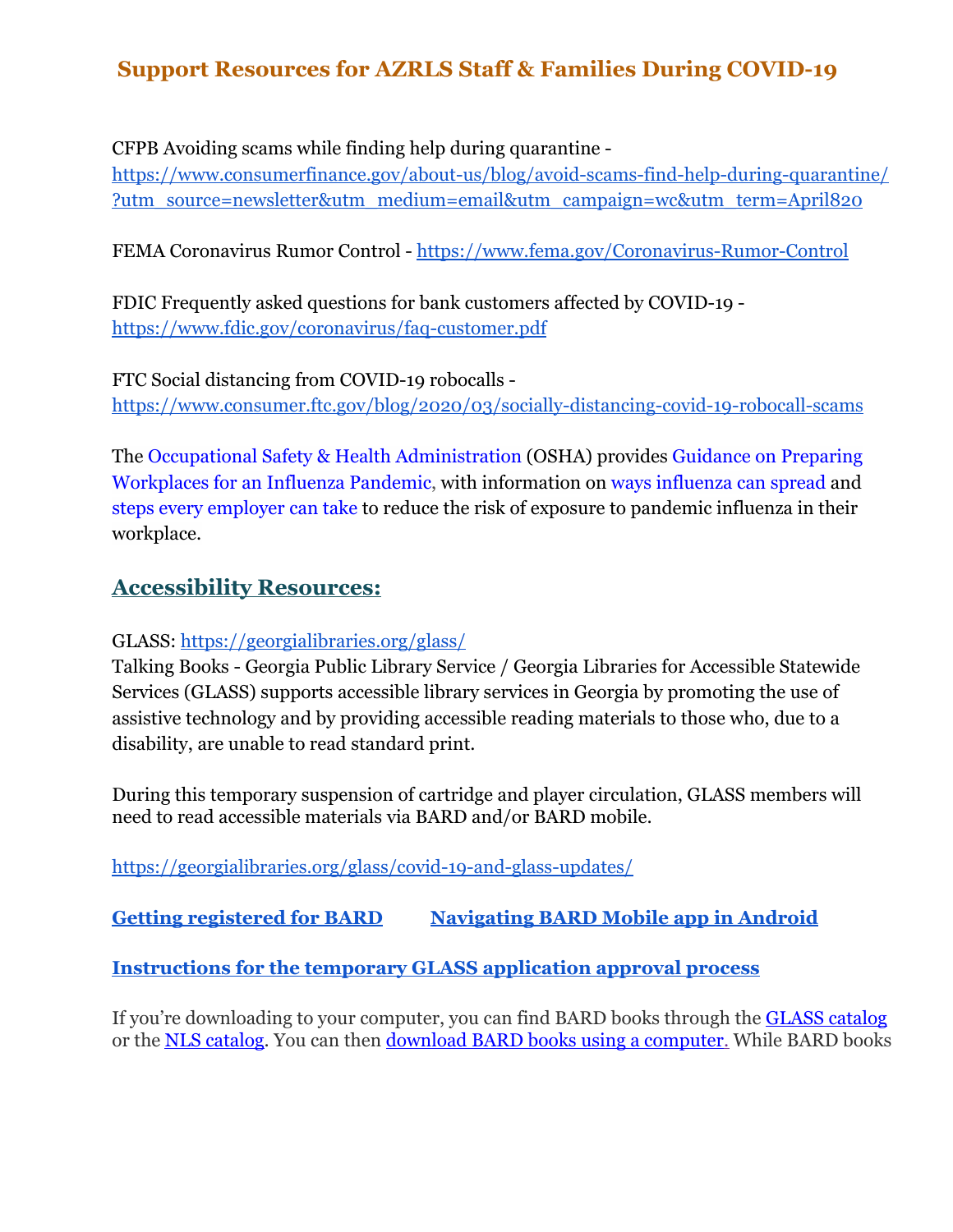can't be played on a computer, you can download them to a flash drive or cartridge. <https://georgialibraries.org/glass/bard/>

Using the BARD mobile app, you can download books directly to your smartphone or tablet. BARD Mobile app link for [Android](https://play.google.com/store/apps/details?id=gov.loc.nls.dtb&hl=en) users [Mobile](https://itunes.apple.com/us/app/bard-mobile/id705229586?mt=8) app link for iOS users

### **Free Apps:**

TuneIn Radio - Listen to free internet radio, sports, music, news, talk and podcasts. Stream live events, live play-by-play NFL, MLB, NBA, NHL, college football, NCAA basketball, and more! FREE APP : <https://tunein.com/get-tunein/>|<https://tunein.com/radio/Calm-Radio-a38725/>

My Fitness Pal - Stay active! Smartphone app and website that tracks diet and exercise. The app uses gamification elements to motivate users. To track nutrients, users can either scan the barcodes of various food items or manually find them in the app's large pre-existing database. Most features are free. FREE APP | Website:<https://www.myfitnesspal.com/> Android:<https://play.google.com/store/apps/details?id=com.myfitnesspal.android> iPhone: <https://apps.apple.com/us/app/myfitnesspal/id341232718>

Calm - mostly free though some pay content; available for Android and Apple devices <https://www.calm.com/>

Relax Melodies - Select some relaxing sounds, add a dash of nature, combine with a melody, and hey presto: your sleep-inducing melody is complete. A choice of mindfulness meditations can be laid over the top of the mix to lure you soundly to sleep. FREE APP Android:<https://play.google.com/store/apps/details?id=ipnossoft.rma.free>| iPhone: h[ttps://apps.apple.com/us/app/relax-melodies-sleep-sounds-white-noise-and-fan/id3144987](https://apps.apple.com/us/app/relax-melodies-sleep-sounds-white-noise-and-fan/id314498713) [13](https://apps.apple.com/us/app/relax-melodies-sleep-sounds-white-noise-and-fan/id314498713)

Recolor - More than 1,000 images are provided on Recolor to help you relax, rest your mind, and send you into a Zen-like meditative state. New pictures appear daily. FREE APP Android:<https://play.google.com/store/apps/details?id=com.sumoing.recolor>| iPhone: <https://apps.apple.com/us/app/recolor-coloring-book/id1027352017>

Relax and Sleep Well - The app includes four free stress-busting hypnotherapy and meditation recordings. FREE APP

Android:<https://play.google.com/store/apps/details?id=com.imobilize.relaxsleepwell> iPhone: <https://apps.apple.com/us/app/relax-sleep-well-by-glenn-harrold/id412690467>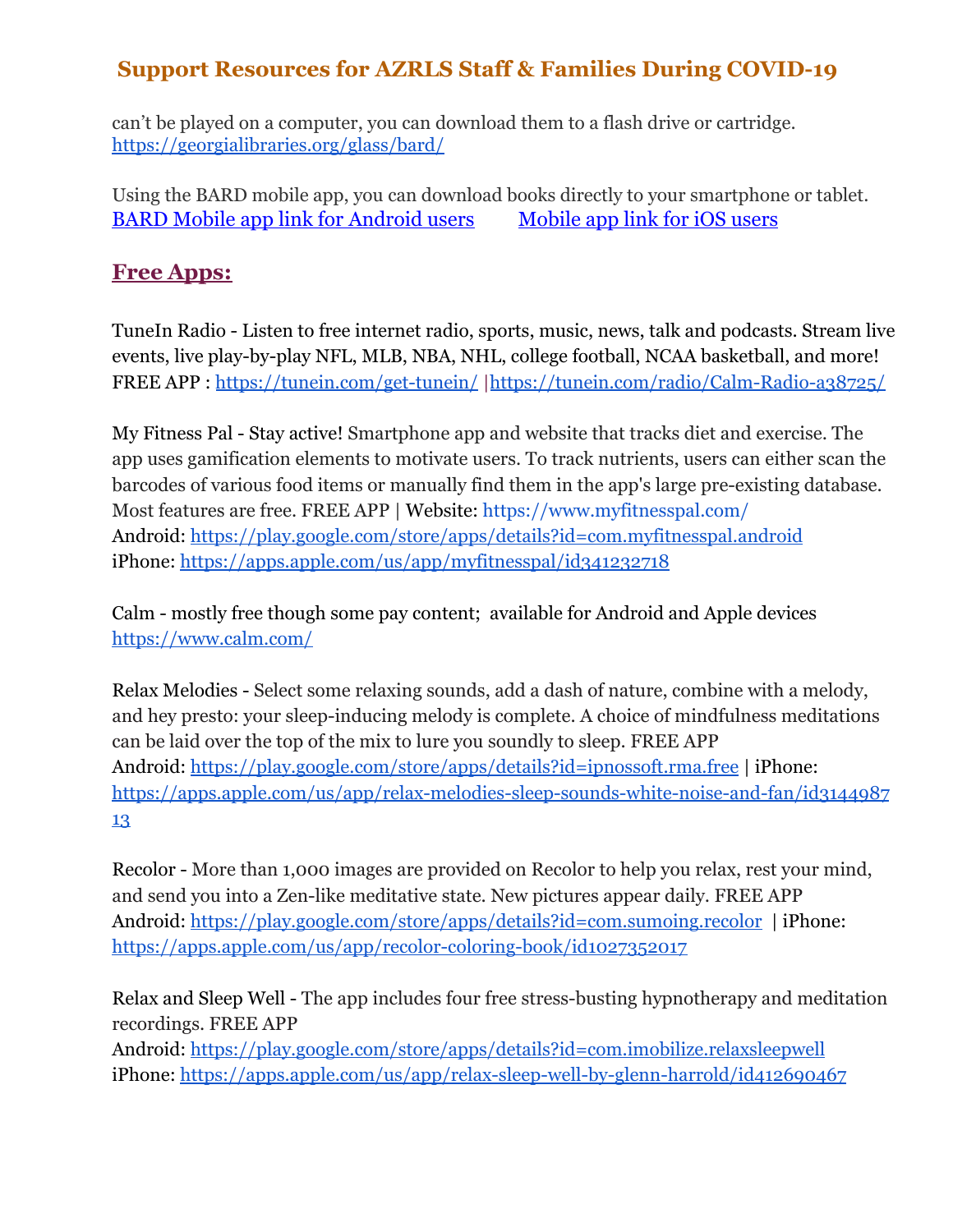# **Mental Health Resources:**



State of Georgia Dept. of Behavioral Health and Developmental Disabilities <https://dbhdd.georgia.gov/be-supported/mental-health-adults>

Suicide Prevention Lifeline: <https://dbhdd.georgia.gov/bh-prevention/suicide-prevention> **1-800-273-8255 (TALK) or 1-800-784-2433 (SUICIDE)**

Suicide Prevention Hotlines: Programs that provide immediate **assistance** for individuals who are having suicidal feelings with the objective of helping them explore alternatives to self-harm

[http://211online.unitedwayatlanta.org/MatchList.aspx?vid=2666;c;;0;;N;0;0;Counseling/Crisi](http://211online.unitedwayatlanta.org/MatchList.aspx?vid=2666;c;;0;;N;0;0;Counseling/Crisis%20Services/Human%20Trafficking;Hotlines;43;Suicide%20Prevention%20Hotlines) [s%20Services/Human%20Trafficking;Hotlines;43;Suicide%20Prevention%20Hotlines](http://211online.unitedwayatlanta.org/MatchList.aspx?vid=2666;c;;0;;N;0;0;Counseling/Crisis%20Services/Human%20Trafficking;Hotlines;43;Suicide%20Prevention%20Hotlines)

Substance Abuse Prevention: <https://dbhdd.georgia.gov/bh-prevention/substance-abuse-prevention>

> • Region 2 Field Office (all of AZRLS is in Region 2) <https://dbhdd.georgia.gov/regional-field-offices/region-2-field-office>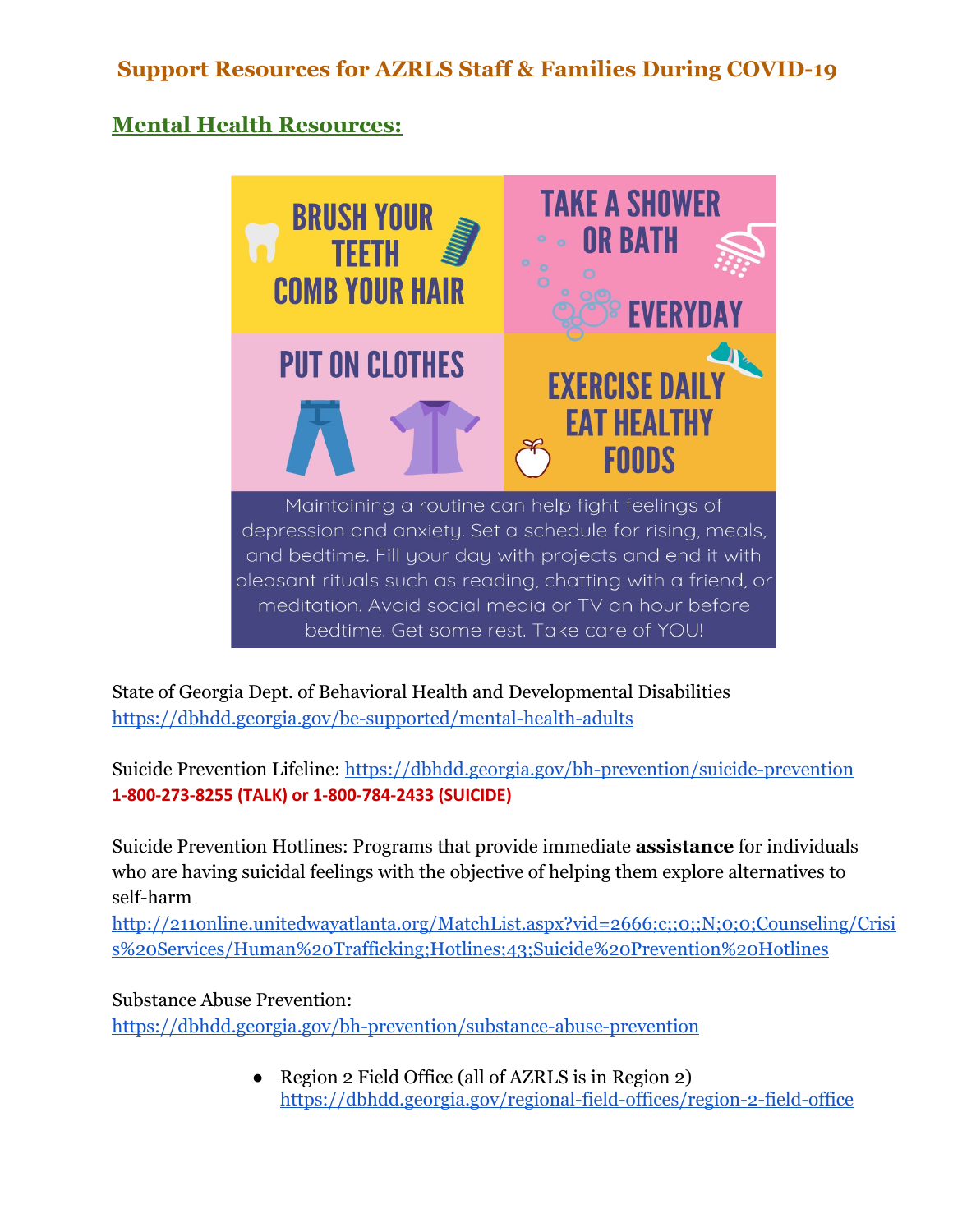- Georgia Crisis and Access Line, available 24/7 **1-800-714-4225**
- Georgia COVID-19 Emotional Support line **1-888-399-8938**

National Alliance on Mental Illness (NAMI) - list of Georgia resources and contact info <https://namiga.org/community-resources/>| **Georgia Crisis & Access Line: (800) 715-4225** <https://namiga.org/crisis-info/>

Resources to Recover - list of Georgia resources and contact info <https://www.rtor.org/directory/mental-health-resources-in-georgia/>

Mental Health America of Georgia - list of Georgia resources and contact info <https://www.mhageorgia.org/getting-help/>

Georgia HOPE - does charge a fee; may be free for Medicaid and DFCS clients ht[tps://us8.campaign-archive.com/?e=&u=dd55f0ce77257e4c7557e385c&id=166a69288f](https://us8.campaign-archive.com/?e=&u=dd55f0ce77257e4c7557e385c&id=166a69288f)

United Way of Atlanta - list of Georgia resources and contact info [http://211online.unitedwayatlanta.org/MatchList.aspx?k;;0;;N;0;0;Community%20Mental%2](http://211online.unitedwayatlanta.org/MatchList.aspx?k;;0;;N;0;0;Community%20Mental%20Health%20Agencies;;;0;N) [0Health%20Agencies;;;0;N](http://211online.unitedwayatlanta.org/MatchList.aspx?k;;0;;N;0;0;Community%20Mental%20Health%20Agencies;;;0;N) | Find community resources in your area; enter zip code & search: <http://www.navigateresources.net/uwng/>

COVID-19 resources: <https://www.unitedwaynega.org/covid-19-resources>

# **Children and Family Resources:**



Prevention and Community Support - community-based and statewide organizations to build strong families and reduce child maltreatment through collaborative partnerships, funding and promoting evidence-based programs and services:

<https://dfcs.georgia.gov/services/prevention-and-community-support-section>